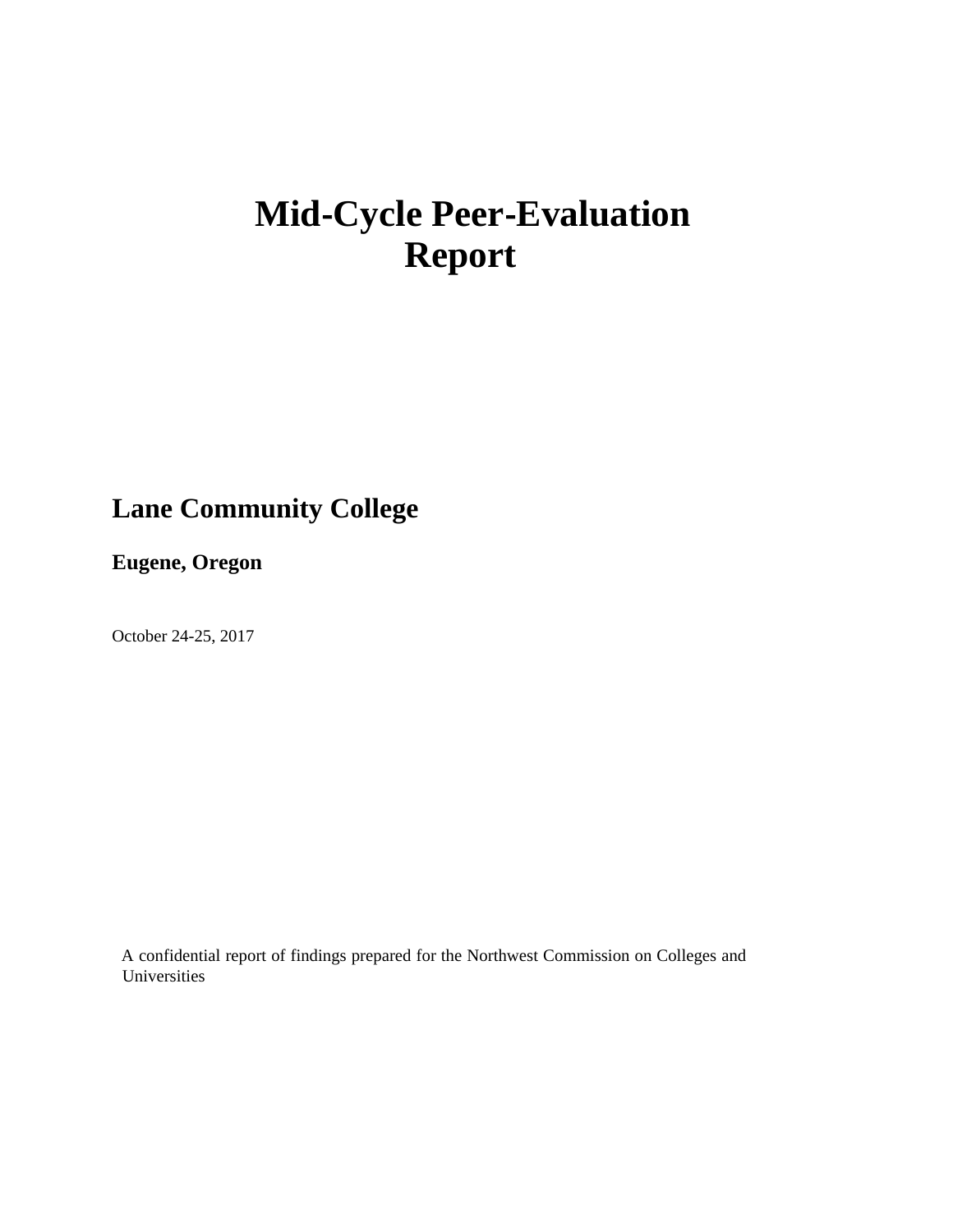## **Evaluators**

Lead Evaluator/Chair Dr. Luke Robins, President, Peninsula College

Evaluator Ms. Sally Jackson, Director of Planning, Institutional Effectiveness, and Research, Spokane Falls Community College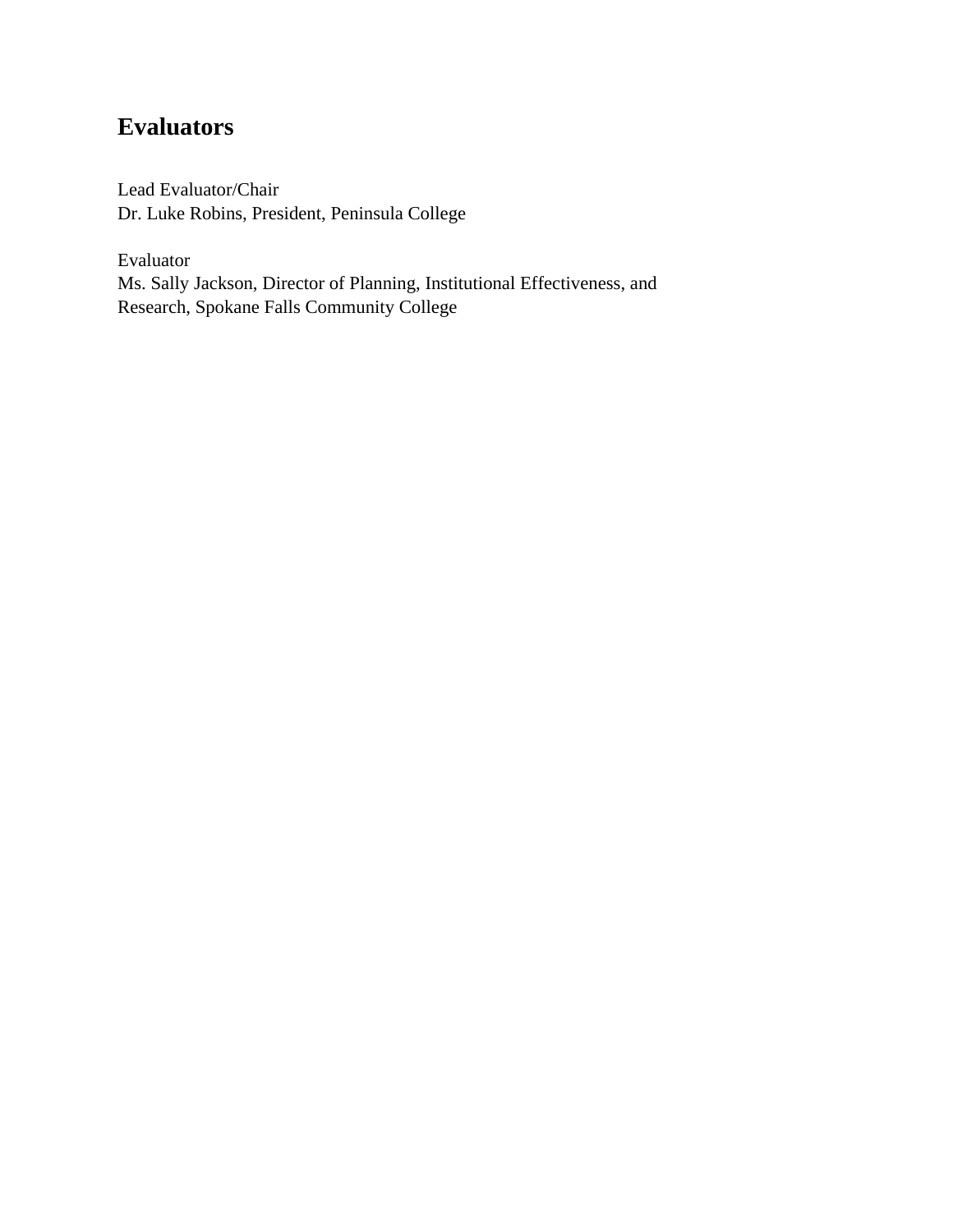## **Table of Contents**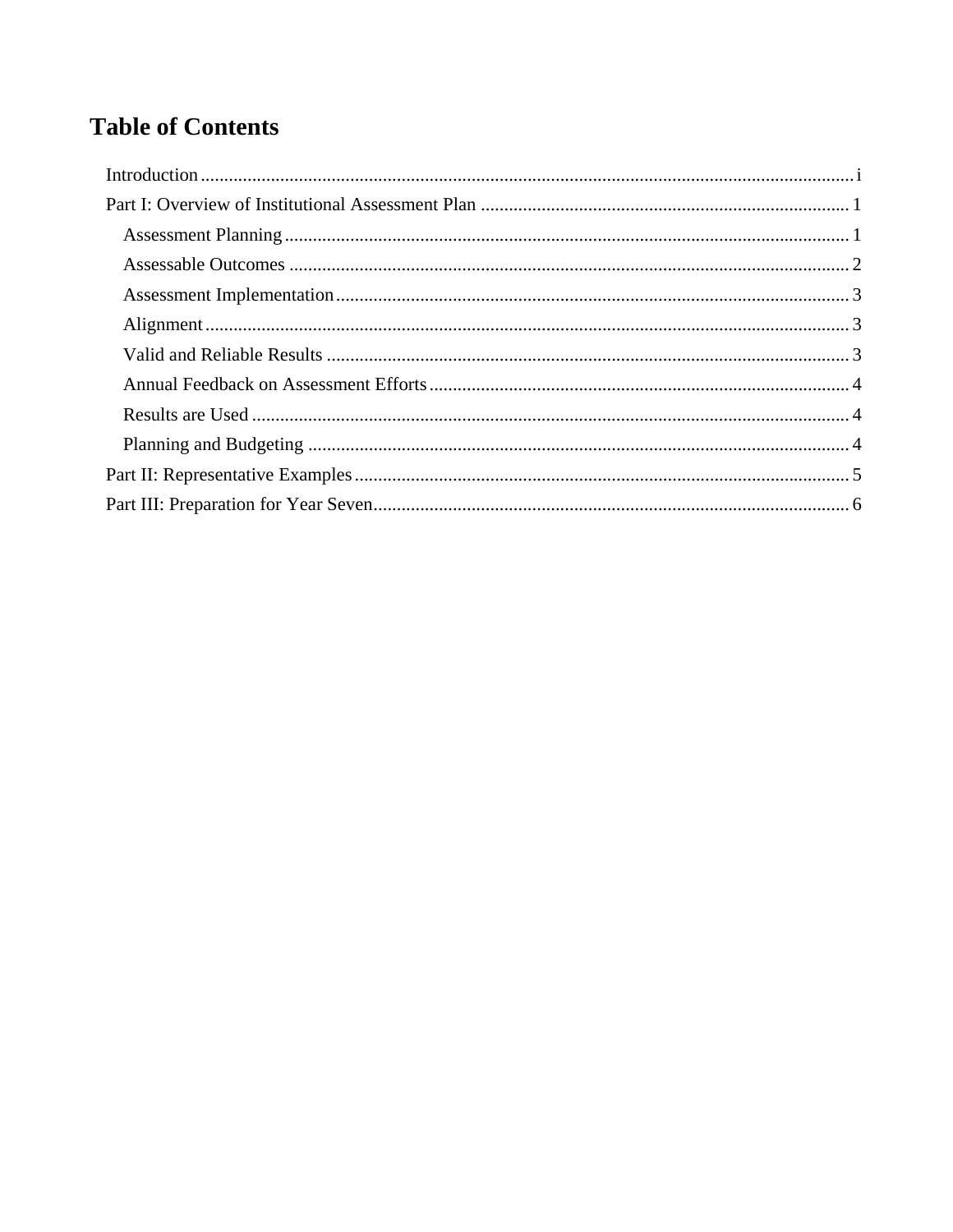## **Introduction**

During October 24-25, 2017, an NWCCU accreditation team conducted a Mid-Cycle site visit to evaluate the readiness of Lane Community College (LCC) for the year seven Mission Fulfillment evaluation. The visit provided for a formative, collegial discussion to assist the college in preparing for a successful Year Seven visit through the provision of evidence of outcomes assessment. The accreditation team was also charged with following up on Recommendations 4, 5, and 6 from the October 2014 Year Seven Mission and Core Themes Peer-Evaluation Report.

Lane Community College (LCC) is a two-year public institution serving most of Oregon's Lane County and some selected school districts in Benton, Linn, and Douglas Counties. The college district represents slightly less than 10 percent of Oregon's general population. Closely adjacent to LCC is the University of Oregon, and institution with which LCC has many partner ships and collaborations. The college has intentionally expanded programming to centers in Cottage Grove and Florence, the Eugene Airport, and downtown Eugene.

This document presents the report of the Mid-Cycle site visit. It was evident to the evaluation team that LCC has invested considerable resources and energy in developing a comprehensive plan to assess student learning, engage in thoughtful and systematic reviews of college programs and services, and link assessment and strategic planning activities to the college's Core Themes.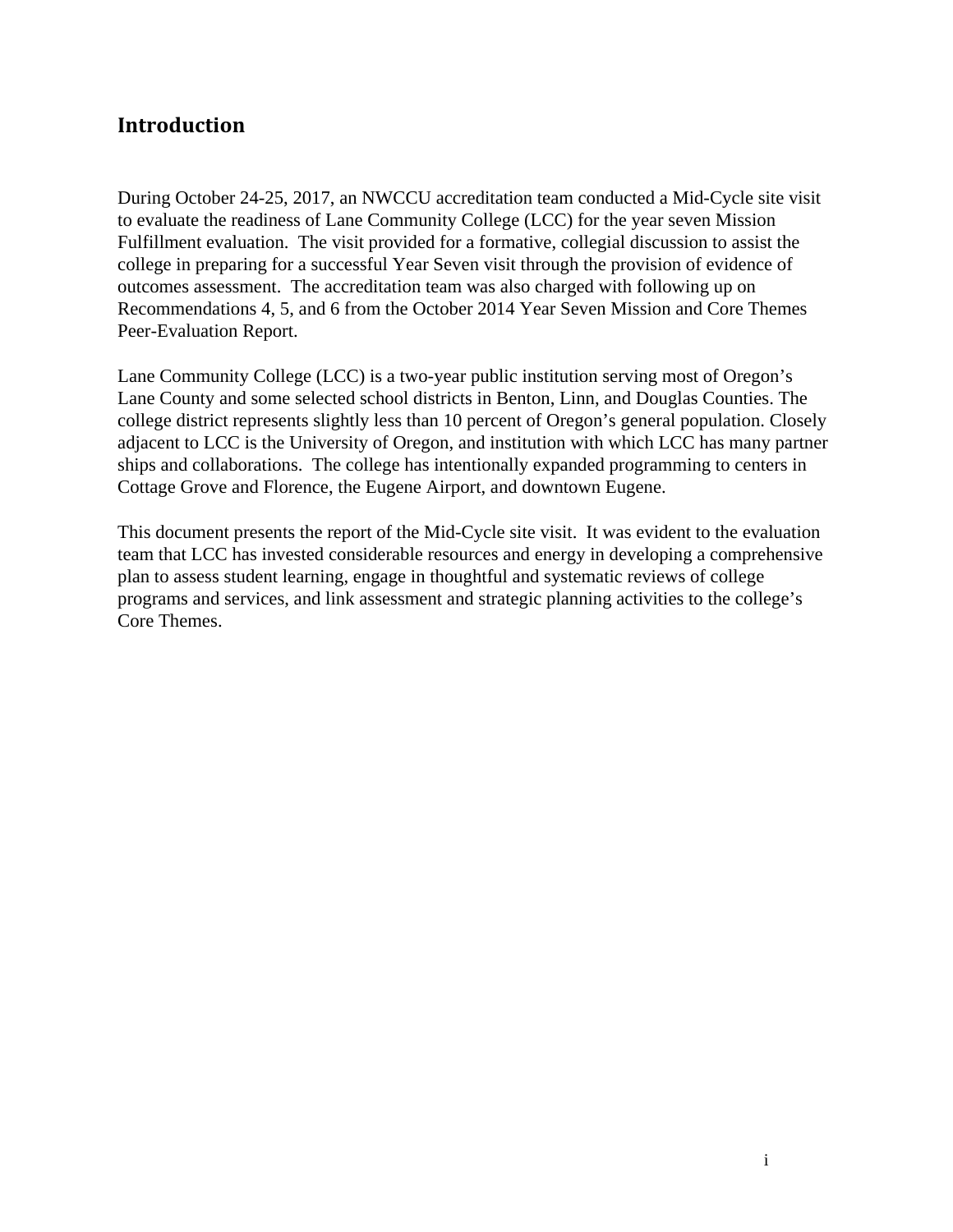### **Part I: Overview of Institutional Assessment Plan**

LCC's "Self-Evaluation Report" and "Addendum" was received by the Committee on September 18, 2017. In addition to the printed reports, two flash drives were provided that held copies of supporting documents (academic program review reports) and electronic copies of the evaluation reports. The documents provide a general narrative in response to each of the three elements of the Mid-Cycle Report. The Committee found the on-campus visit was important to provide additional information and clarity in support of the reports. In particular, the Committee sought a deeper analysis of the college's assessment efforts as operationalizing mission and core themes progressing from indicators to objectives to outcomes to mission fulfillment. The Committee also sought additional evidence of the sustainability of ongoing assessment efforts, and an "on the ground" review of how the college continues to address NWCCU's prior year-7 recommendations.

#### **Assessment Planning**

LCC has developed a substantial and thoughtful assessment process. Much work has been accomplished in developing processes and frameworks for inclusive and holistic assessment of program learning outcomes, core learning outcomes, and college service/student affairs outcomes. The depth of instructional engagement in these processes is the result of intentional inclusion, which while contributing to a slower pace and fewer data points to date, has created an assessment culture that values student learning and organizational improvement over mere compliance. The college faculty and staff demonstrate a genuine appreciation of the vital role assessment and planning plays in contributing to student success and demonstration of mission fulfillment

Much work has also been accomplished around academic program review, with the faculty determining what constitutes a program. The result is a more inclusive definition that includes departments/disciplines in addition to degrees. Currently each academic program completes an annual planning report which includes strategic planning, requests for resource allocation, and a five-year review. The five-year review includes reflective questions from the Academic Program Review Oversite Committee (APROC) and the Administrative Management Team (AMT) as well as questions program faculty wish to explore. The strengths of this approach include the ability to customize the reports to reflect unique aspects of individual programs, building an assessment culture for program improvement rather than compliance, and mitigating concerns that program review will be "used against" programs in punitive ways. The institutional research office provides a substantial quantity of data for each program, which may be referenced in the report and appendices. While this is very promising work, the committee does have concerns about the lack of key indicators being addressed in all academic program reviews (such as key student success metrics). Therefore, a suggestion was made that in addition to the current reflective questions, a structure be provided that includes KPIs that align with LCC's core themes and/or core learning outcomes for all program reviews moving forward.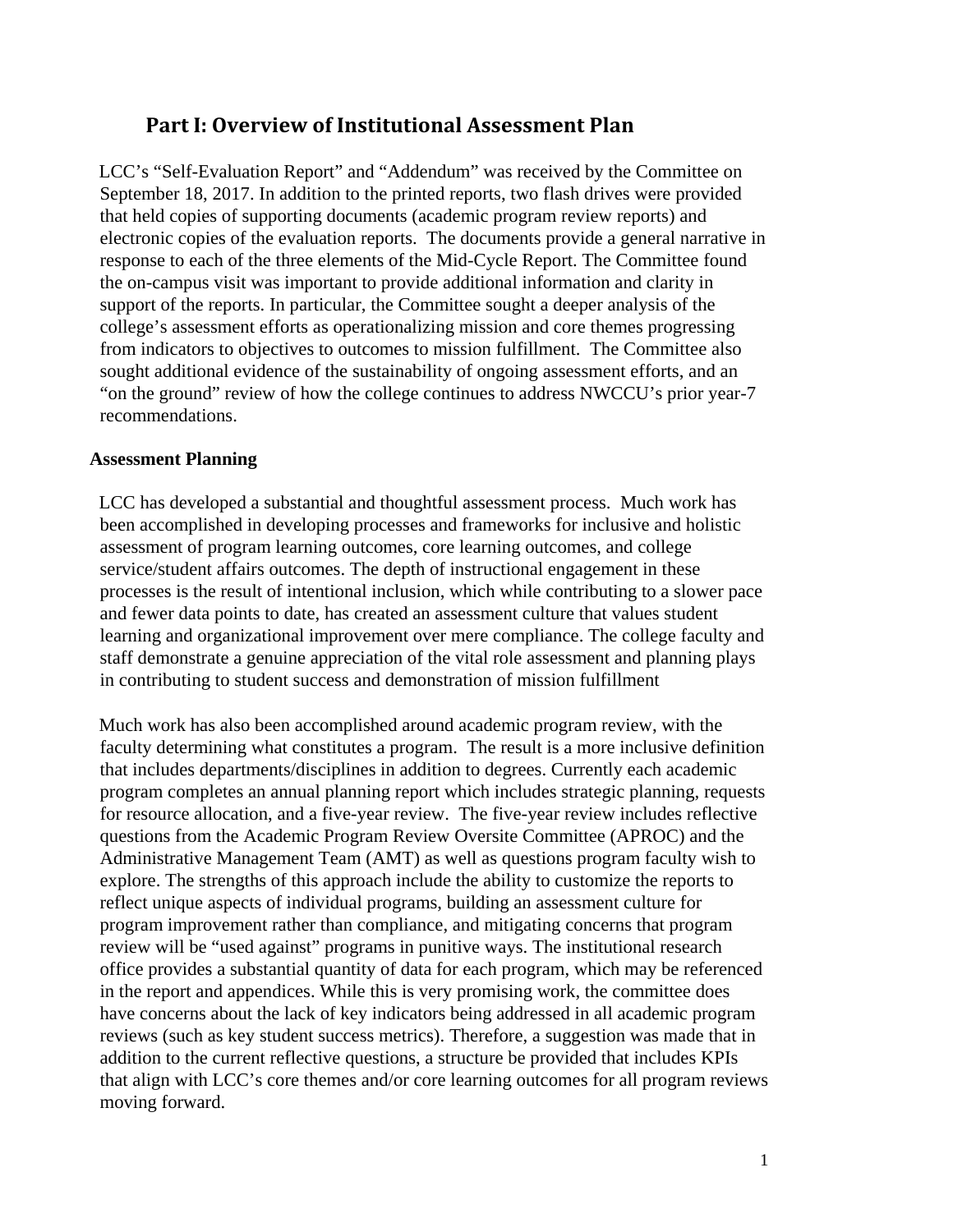LCC has developed a significant body of documents and numerous processes and committees in support of institutional assessment. These are clear evidence of considerable thought, time, and commitment to meaningful assessment. This significant ground work will continue to benefit LCC as it moves to the Year-7 report. LCC's assessment page on their website provides links to a faculty tool kit, information on the CLOs, and to the Assessment Team (A-Team) documents. Assessment Fellows, faculty who have already completed a five-year program review, and the CLO Coordinator are also available to assist. LCC has also developed a software interface that assists faculty in identifying course level outcomes and linking courses to the core learning outcomes (LCC's terminology for general education outcomes). The programs provide both structure for the assessment process and useful reports for review. A similar interface is being discussed for college services and student affairs units.

#### **Assessable Outcomes**

LCC faculty have completed substantial work developing assessments for course level and core learning outcomes. LCC has developed a software interface that assists faculty in identifying course level outcomes and linking courses to the core learning outcomes (CLO's--LCC's terminology for general education outcomes). The software tools both help structure the process and provide reports for review. These tools will be useful as LCC continues to develop and refine its assessment structure across the college.

Clear, assessable outcomes are provided for both the Speech and Communication Studies (SCS) and the Physical Therapist Assistant (PTA) in the representative examples included in the report. These examples are discussed in more detail below.

Most of LCC's core theme indicators represent either inputs (e.g. percentage of majors with articulation agreements, and percentage of distance education course per program) or outputs (e.g. percentage of students completing gateway math requirement in two years). This focus on inputs/outputs may contribute to the difficulty some academic programs have in linking their teaching and learning efforts to relevant core themes, and in turn, to mission fulfillment. This may also be a result of the focus on establishing robust processes within a short amount of time. The inputs and outputs included as core theme indicators represent important aspects of maintaining a positive learning environment; however, they are insufficient by themselves to provide comprehensive assessment of student learning. The institutional measures, as presented, do not consistently incorporate direct assessment of student learning. The committee encourages LCC to continue efforts around developing assessments that more directly address student learning outcomes, and in turn, Core Theme Objectives.

LCC has begun planning assessment of co-curricular student learning and proposes to use the Council on the Advancement of Standards (CAS) in Higher Education.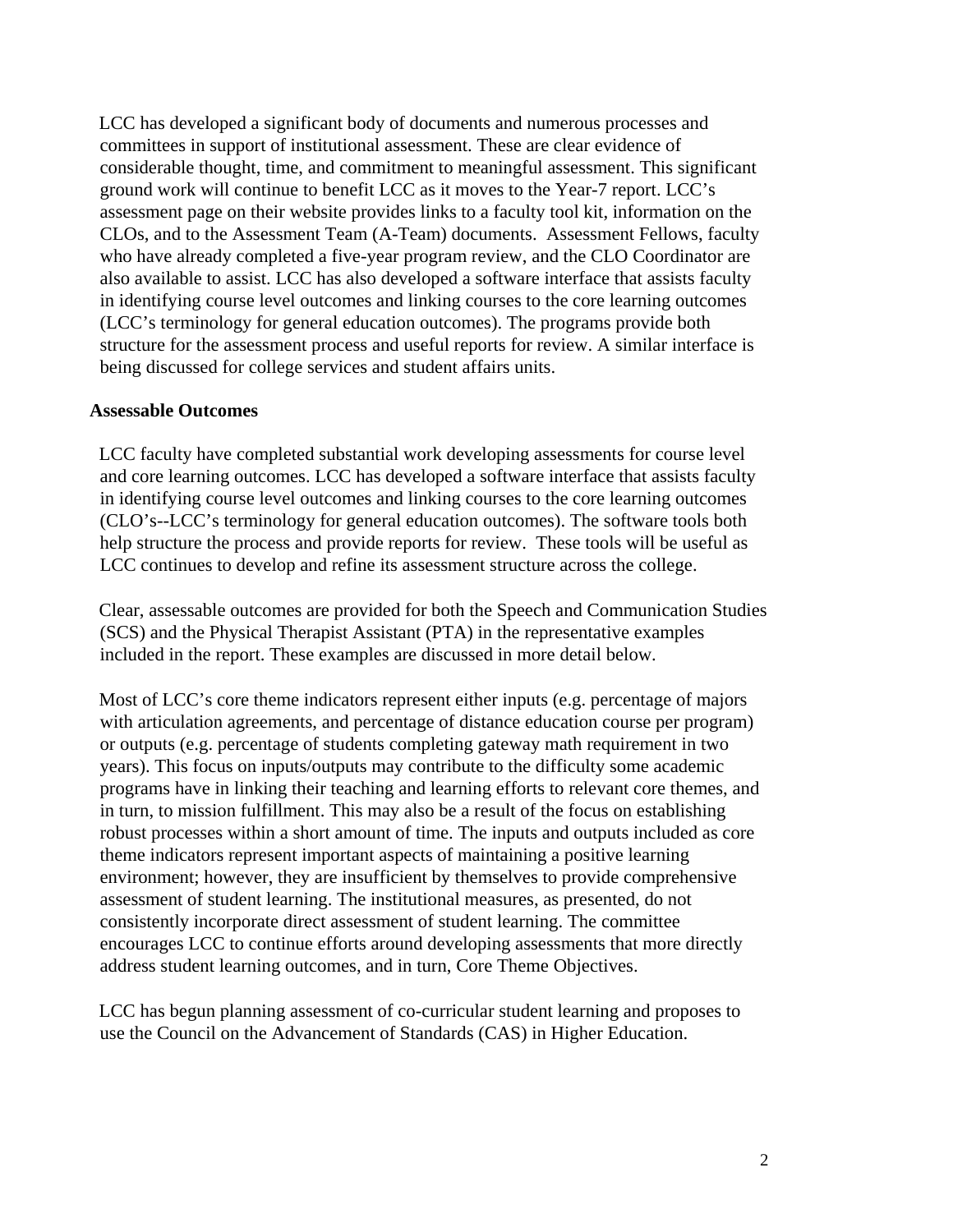#### **Assessment Implementation**

Assessment Implementation refers to the collection of data and development of review criteria by relevant faculty and college staff. This process is institutionalized in the academic area through the annual report and five-year program review report. Similarly, there is clear evidence that assessment is both thoughtfully planned and taking place in the college services and student affairs area as well. LCC has established a process of academic program review; this process is coordinated through the APROC Committee with support from the Institutional Research, Assessment, and Planning office (IRAP). It is LCC's intention this year to develop core theme teams/committees to support data collection and review in support of the core themes. As discussed previously, working to develop clear alignment between academic program review, course outcomes, core learning outcomes, and core theme indicators will help LCC develop a more effective implementation process. Therefore, while there is a clear and robust assessment model in place across college units, the important work of analyzing results and using results to improve student learning and mission fulfillment is emergent.

#### **Alignment**

Clear alignment between LCC's mission, strategic plan, core themes, and outcomes is emergent and will continue to mature with time. The work represented in the two representative examples is impressive and substantial; however, more focus on alignment and clarity is needed to demonstrate how the program review evidence supports the college's core themes and core learning objectives. The lack of reference to the core themes in many academic program review reports in addition to the representative examples, suggest there is a lack of clarity in how course level outcomes inform college core theme outcomes and provide evidence of mission fulfillment. Clear, direct, and intentional alignment between curriculum, student learning outcomes, support services, core themes, and mission fulfillment will provide stronger evidence of alignment.

#### **Valid and Reliable Results**

Because LCC has been intentional about building a thoughtful and engaged culture of assessment in a relatively short amount of time, there is currently limited data collection and analysis evidenced in the Mid-Cycle Report, the Addendum, and the APRs. While the Committee was informed that data are provided by IR to each program (on 22+ measures), it was still unclear as to the level of data collection, analysis, and utilization currently taking place. In both representative examples, a clear and thoughtful three-year cycle—Year 1: Plan/Prepare/Collect; Year 2: Analyze/Share and Reflect; Year 3: Improve—was employed, driven by faculty in the programs and supported by the A Team. In both examples, faculty identified areas for curricular revision, refinement of student learning outcomes, and so on. That said, there has not been sufficient time to assess the impact on student learning of the revisions/changes that have been implemented because of these assessment activities. It is a concern of the Committee that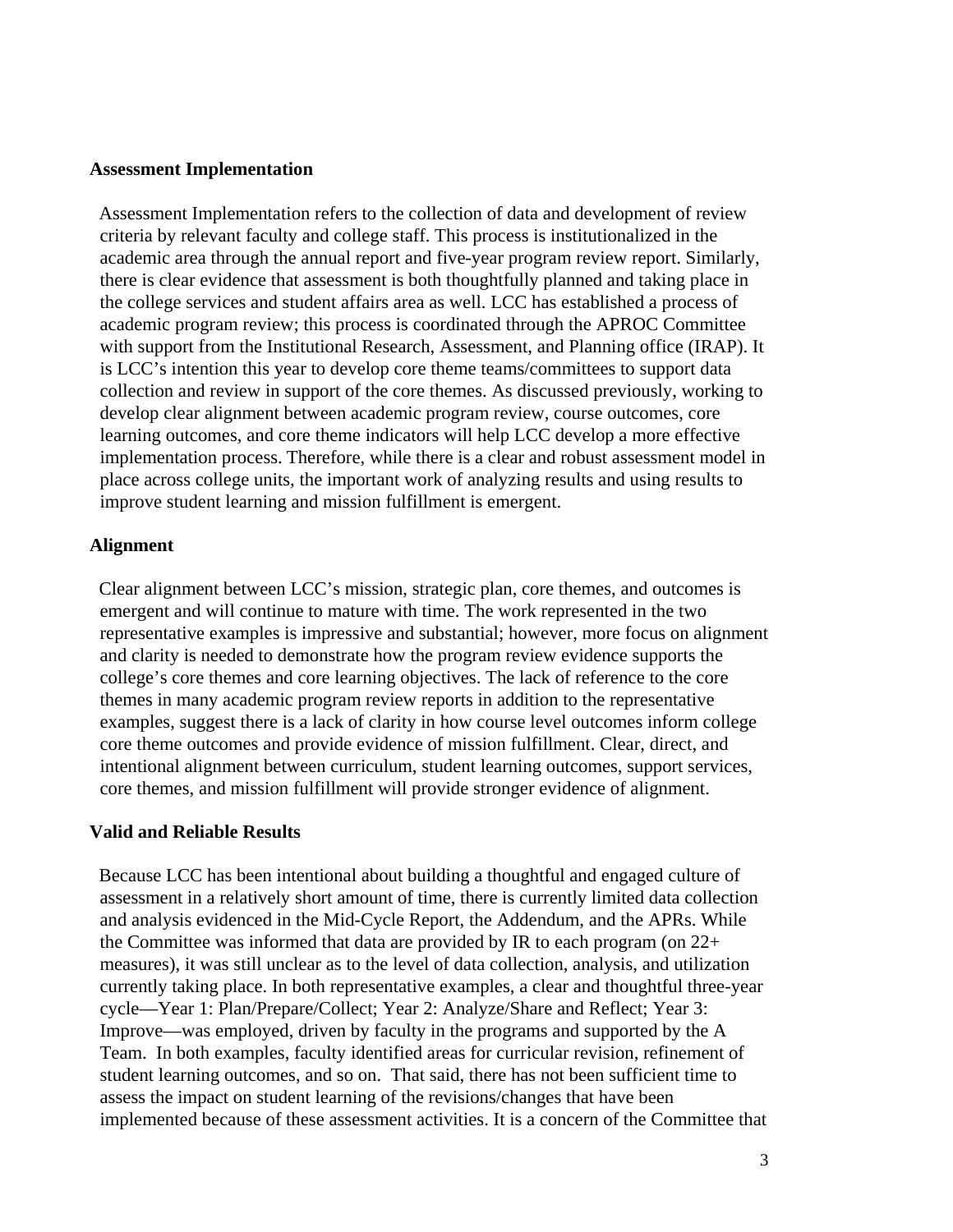LCC will not have data for multiple years of measures to address issues of validity and reliability. It may be that the data provided by institutional research can provide longitudinal data on college outputs. If, as suggested, LCC adds standardized KPIs for each program review, that may provide a more meaningful body of data.

#### **Annual Feedback on Assessment Efforts**

Currently the college includes an established annual feedback process for all program areas with clear links to the budget development process and institutional support and strategic planning. Clearly, course level assessments have strong support within the faculty for continuous improvement. It is evident that LCC has established regular review protocols for its institutional effectiveness framework, including the strategic planning committee, The Assessment Team (A-Team), and the Academic Program Review Oversight Committee (APROC). It is impressive that a cultural shift and a greater sense of agency has occurred at LCC due to the Year-7 recommendations. There is great promise in having an engaged faculty and substantial organizational processes; as a next step, the development and articulation of clear learning outcomes aligned to core themes will assist LCC in developing actionable results based on these assessments. As noted above, while there are areas in which the process is still emergent, there is a clear understanding of their role in student learning outcomes and mission fulfillment to be built upon.

#### **Results are Used**

In both the Mid-Cycle Report and in all the conversations during the visit, the Committee saw and heard evidence that the results of assessment efforts are being reviewed and utilized. Clearly, meaningful discussions are taking place at both the program and institutional level with the goal of continual improvement. The challenge, not untypical, is to balance the focus on improving the process of assessment and the focus on improving student learning. In the representative examples, the former is a stronger element, perhaps appropriate for these early days in a substantially new process. As LCC provided additional APRs for the Committee's review, it should be noted that even when a pedagogical issue was identified in the review process, no improvement plan or goal was presented in the APR summaries.

#### **Planning and Budgeting**

LCC has made a clear and important distinction between academic program review for assessment and improvement (the 5-Year Report) and the annual planning report which supports strategic planning and resource allocation decisions. These efforts align with LCC's strategic objective to "develop planning, decision-making and resource allocation structures for programs and services to achieve optimal enrollment levels, student affordability, and fiscal sustainability while continuing to support a high-quality teaching and learning environment."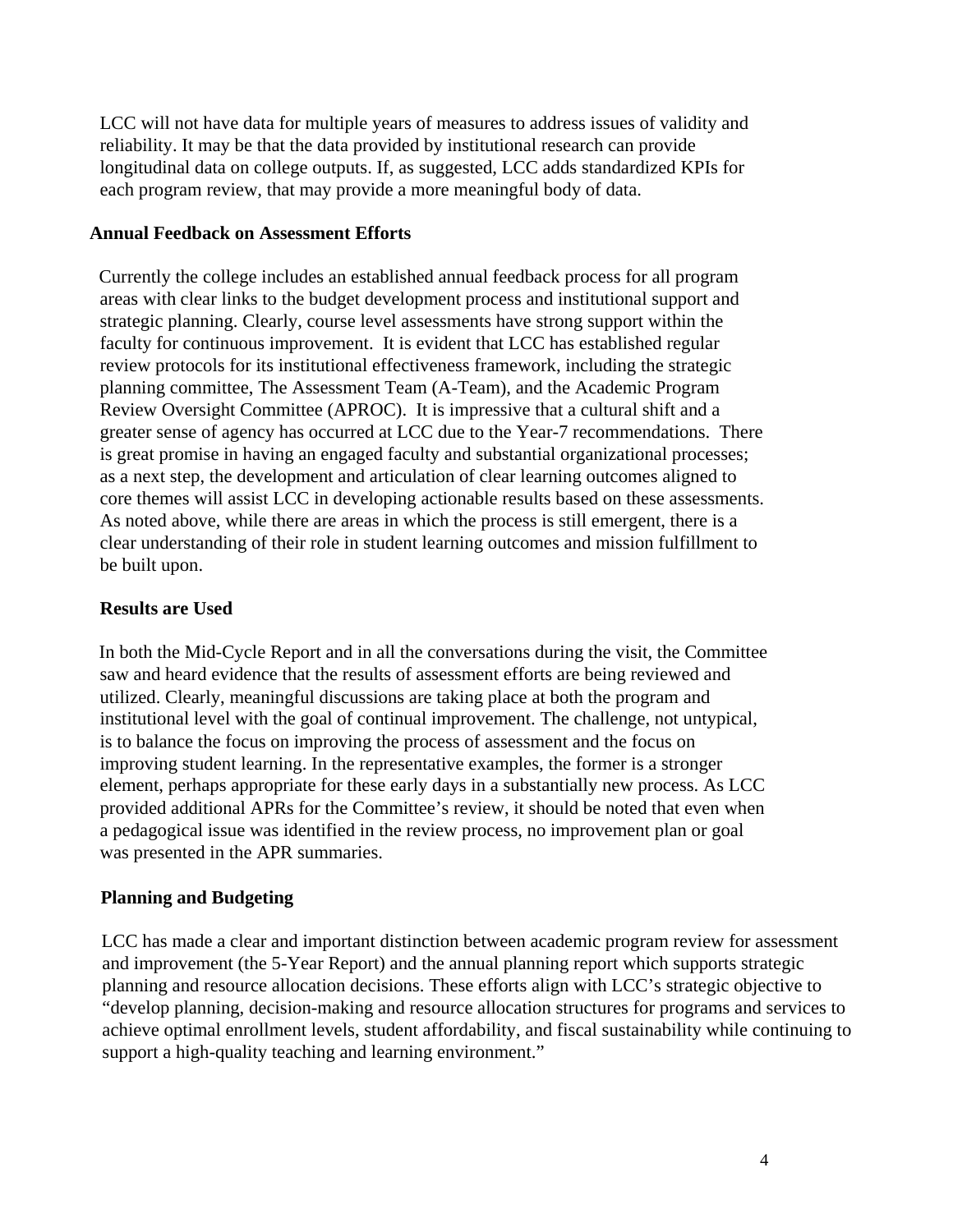## **Part II: Representative Examples**

As provided in the Mid-Cycle Report, there are clear, assessable outcomes for both the Speech and Communication Studies (SCS) and the Physical Therapist Assistant (PTA) in the representative examples provided. Both examples follow a three-year evaluation and assessment cycle that provides time for thoughtful design and implementation of assessments around Core Learning Outcomes. In the COMM 218 course example, the learning outcomes are assessed through the direct observation of students' speeches and scored based on a shared rubric. Notably, the Speech and Communication Studies department also includes student perceptions in the assessment of learning through a student perception survey. In the PTA example, multiple course learning outcomes are assessed and alignment with LCC's CLOs clearly documented. But in neither example is clear alignment to LCC's core themes overtly stated and documented. This is a next logical step in making clear connections between student learning outcomes at the course and program level and the overarching Core Themes of the college.

The examples provided demonstrate a workable, authentic model for program level assessment that holds great promise; as the college continues to refine this process, clear articulation of linkages between Core Themes and the programs' contributions to Mission Fulfillment will no doubt be more apparent.

### **Summary/General Observations from the Visit:**

- It is clear that college has responded with great focus to the recommendations generated from the 7-year visit and subsequent reviews/findings by the Commission.
- College response is not solely driven by concerns around compliance; college faculty and staff demonstrate a genuine appreciation of the vital role assessment and planning plays in contributing to student success and demonstration of mission fulfillment.
- A tremendous amount of thought and work has gone into the work to date--much has been accomplished, but there is still significant work ahead.
- Development of software tools to organize and support assessment and program review work shows promise; initial roll out and testing will confirm value moving forward.
- Based on initial review of documents by the team, there was shared concern regarding both the complexity of the process being undertaken by the college and maintaining the progress being made toward being ready to show mission fulfillment in 7-year review; therefore,
- Much conversation ensued around complexity of work, sustainability of effort over the "long haul," articulating clear and cogent linkage between/among work groups, and integration of key elements/language of assessment and planning (Core Themes, Student Learning Outcomes, Core Learning Outcomes across the planning and assessment efforts being undertaken). From these conversations, the team gained a better understanding of the rationale being employed by the college to address planning and assessment. While the work being accomplished may seem "messy," there is wide institutional participation and buy in, particularly from key faculty.